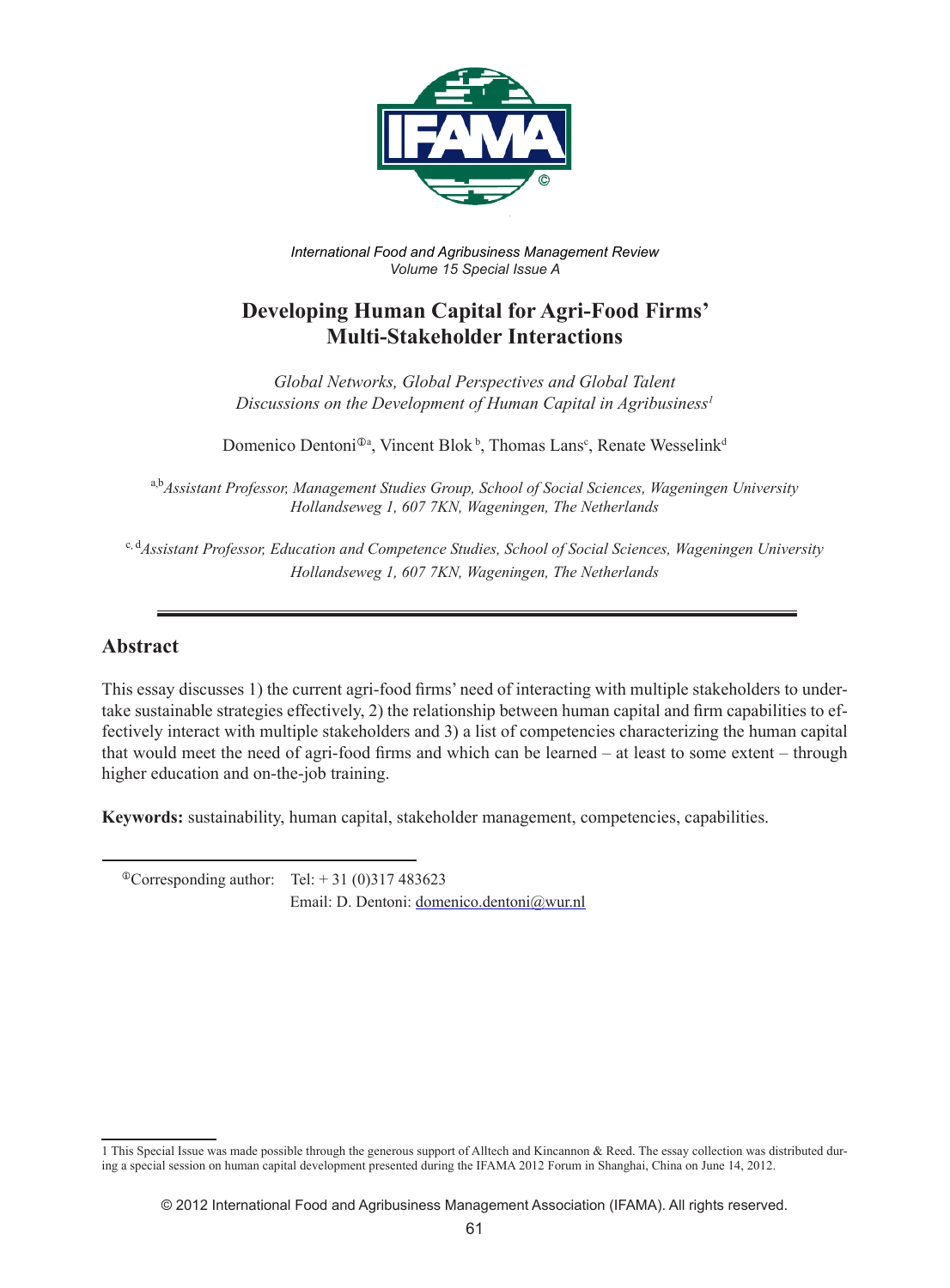## **Multi-Stakeholder Interactions for Sustainability Strategies**

To create value, compete and survive in current global agri-food systems, firms are pressured to effectively interact with multiple stakeholders that are both within and outside their supply chain. (Lazzarini et al. 2001, Freeman et al. 2010). Through purposive interactions with actors outside the supply chain – governments, knowledge institutions and societal organizations – firms seek a balance between their short-term financial performance goals and longer-term social and environmental objectives (GOLDEN 2011). Through these stakeholders, firms gain access to information, develop knowledge and establish reputation (Selsky and Parker 2005).

Evidence of the importance of multi-stakeholder interactions on sustainability undertaken by agri-food firms of different size and regions is synthesized as follows:

- Between 2001 and 2011, 21 out of the 50 largest agribusiness firms have joined or created 47 multistakeholder sustainability partnerships with NGOs, governments, international organizations, and other representatives of the civil society (Dentoni and Peterson 2011). These partnerships provide firms with formal structures to interact and learn from stakeholders, as well as to negotiate and set standards, actions and the future agenda (Glasbergen 2007). Most of these partnerships influence the core business activities of agri-food firms, such as their supply of raw material and the process of product transformation.
- In the same period, a growing number of firms worldwide voluntarily disclosed information about their sustainability strategies in multi-stakeholder settings. In 2000, only 200 firms signed the UN Global Compact, while 2,000 in 2005 and 6,000 in 2010 (UNGC 2010). Firms reporting to the Global Reporting Initiative (GRI) grew with an average of 35%/year since 2005 up to 1,800 companies in 2010 (GRI 2011). Out of the 1,800 signing firms, 300 are active in the agri-food sector, 64% are based in OECD countries (mainly from Europe, accounting 45% of the total) and 200 are small and medium enterprises.
- In the latest three to five years, applied researchers and consultants with firms both in the food and non-food sector recommended to manage multi-stakeholder interactions as part of their core strategy (De Wit and Meyer 2009). This role of multi-stakeholder interactions was also recently highlighted by managers of large agri-food firms and representatives of global NGOs (IFAMA 2011).

## **Firm Capabilities for Multi-Stakeholder Interactions**

Results from meetings with managers of 15 out of the fifty largest agri-food corporations worldwide in 2011 and a collection of related press releases and sustainability reports are synthesized as follows. In order to interact effectively with multiple stakeholders, firms need the capability of 1) identifying and sensing their stakeholders, 2) dialoguing with them, 3) learning from them and 4) making organizational changes as a result of this process (Ferrell et al. 2010). Identifying stakeholders allows understanding which actors are legitimate representatives of social and environmental concerns, which actors have power vis-à-vis the firm, and how they exercise this power (Mitchell et al. 1997). Sensing stakeholders allows understanding their system of values, beliefs, attitudes and behaviour to attempt to turn their actions in favour of the firm (Dentoni and Peterson 2011). Dialoguing with stakeholders and integrating their knowledge within the firm boundaries allows preparing effective strategic responses (Ayuso et al. 2006, Hult 2011). Organizational change based on multi-stakeholder interaction allows following words with committed actions (Zollo and Verona 2011).

Some of the largest agri-food firms have developed these capabilities in the latest decade given their initial financial resources and early start in interacting with multiple stakeholders. The remaining firms still have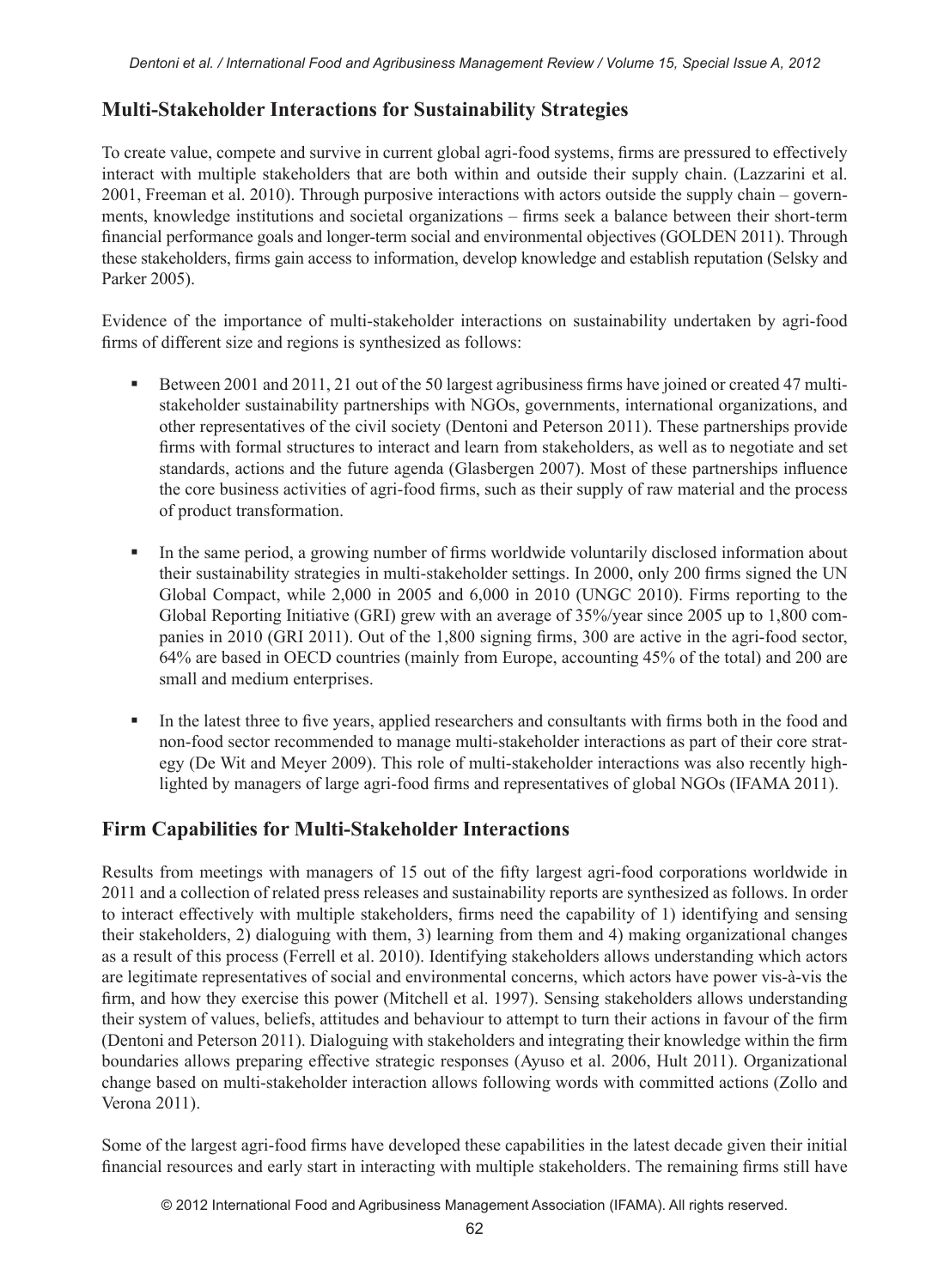not set the acquisition of these capabilities as learning objectives for their organization. Human capital – especially, but not exclusively, at managerial level – is a key driver of firm capability development and effective multi-stakeholder interactions.

### **Individual Competencies Leading to Firm Capabilities**

In order to answer the question of firm capability development from the perspective of individual managerial competence development, a process of logical competence modeling (Rothwell and Lindholm 1999) was conducted. It involved: 1) a literature review on competencies for sustainable development and innovation and 2) four focus group discussions with lecturers from 'green' higher education institutes (HEI's) in the Netherlands. HEI's include universities of applied sciences in the agri-food domain (Wals et al. 2011). Besides traditional programs like agronomy and animal husbandry, HEI's education also includes rural innovation, food technology and environmental management. Individual managerial competences are complex sets of knowledge, skills and attitudes (Nijhof et al. 2006). The result of this process was a list of seven key competencies linked to three challenges faced by agri-food firms when attempting to develop the mentioned firm capabilities:

#### *Challenge 1: Dealing with Wickedness*

Employees at all levels in the organization may not sense the "wickedness" of sustainability. Sustainability is a wicked problem as it cannot be structured and solved in any traditional way as it does not have a closedform definition; it deals with complex systems in which cause and effect relationships are either unknown or highly uncertain and has multiple stakeholders with strongly-held, diverse, and conflicting values related to the problem (Batie 2008, Peterson 2011). When they do not sense wickedness, employees may have weak motivations and scarce incentives to interact with multiple stakeholders. To understand the wickedness of sustainability, firm managers need to disentangle a complex net of interdependencies among stakeholders and of cause-effect relationships based on their sustainability policies (Arndt 2006). This requires systems-thinking and foresighted thinking competencies. Moreover, as a wicked problem sustainability is a normative concept, it does not describe the world as it is, but the way it should be based on the convergence of different stakeholders' perspectives. Therefore, tackling this challenge requires *systems-thinking*, *foresighted thinking* (de Haan 2006, Wiek 2011) and *normative competence* (Grundwald 2004, Gibson 2006).

#### *Challenge 2: Dealing with Heterogeneity*

Classical boundaries between disciplines, jobs or functions within organizations become permeable or even dissolve in multi-stakeholder settings (Peterson and Mager 2011). New knowledge is co-created with employees and teams who traditionally were not part of the classical R&D system (Wals et al. 2011). At present, individuals within agri-food firms are educated in a disciplinary way (Wesselink et al. 2007, Peterson 2011) and therefore not used to deal with individuals and groups with heterogeneous disciplinary backgrounds, cultures and values (Latesteijn and Andeweg 2011). Therefore, tackling this challenge requires the competence of *embracing diversity and interdisciplinarity* (Wilson et al. 2006, Ellis 2008) and *interpersonal competence* (de Haan 2006, Wiek 2011).

#### *Challenge 3: Dealing with Value Creation without Capturing*

In the end, sustainability initiatives aim to create value for a wide diversity of stakeholders embedded in new business models, concrete products, processes or services. The value created for stakeholders is by definition not captured by managers in terms of financial, tangible outcomes (Latesteijn and Andeweg 2011). This requires *action competence* (Ellis 2008, Mogensen et al. 2010) and *strategic management* (de Haan 2006; Wiek 2011).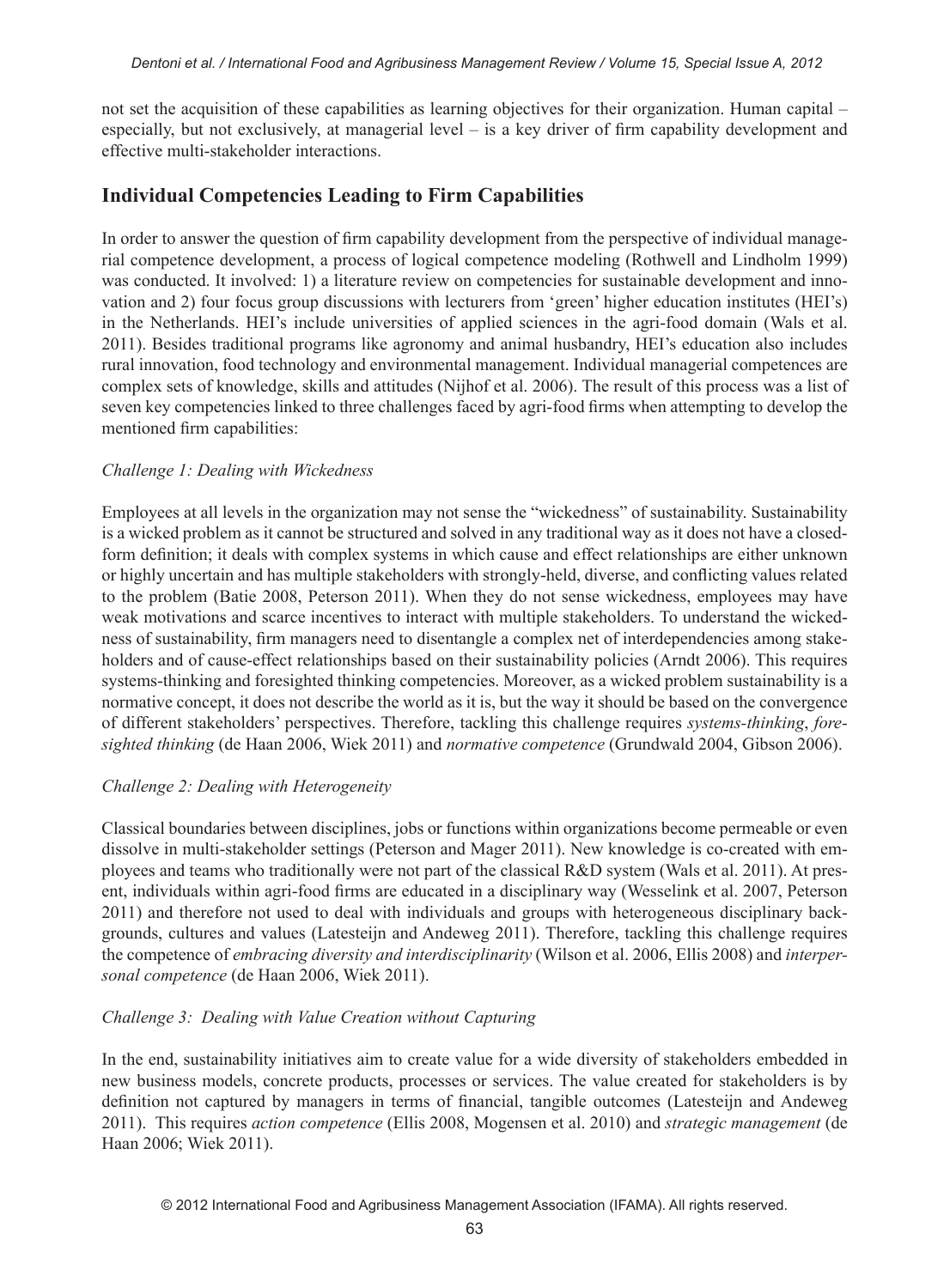The seven competencies identified to deal with these challenges are synthesized in Table 1. Proposed links between challenges and competencies are not meant to be mutually exclusive. That is, overlap does exist. It is recommended that the agri-food firms have a combination of these employees' competencies, but not necessarily all employees need to have the entire set of competencies (Fernandez-Araoz et al. 2011).

## **Individual Competencies: How to Develop Them**

Once the competencies necessary to manage multi-stakeholder interactions are identified, the managerial question that follows is: could these employees' competencies be developed by training or procured by hiring? Some of these competencies are perceived by both employees and students as more "learnable" than others (Table 1). Perceptions of learnability are crucial, since it is established that they actually drive the outcome of competence development (Maurer et al. 2003). Overall, the development of competencies has to take place in authentic situations. For students, this means working on and managing problems from practice and receiving guidance from professionals in solving these problems. For employees, it is important to receive feedback and reflect on experiences they have had in practice in order to learn together from solving and dealing with these problems.

Various interventions are available for managers to organize feedback and reflection on multi-stakeholder interactions within firms and supply chains (Bertels et al. 2010). These include: scanning external information (Doppelt 2008), benchmarking (Blackburn 2007), learning from failure (Hagen 2008), implementation of formal feedback and reflection systems (Dunphy et al. 2003), development of metrics which enable monitoring and evaluation of sustainability performance (Holton et al. 2010), internal knowledge sharing across functional areas and business units (Reverdy 2006), external knowledge sharing and collaboration with competitors andstakeholders (Clarke and Roome 1999, Buysse and Verbeke 2003). By implementing these kinds of interventions, managers are able to organize moments of reflection and collective learning within the company in general, as well as to develop the individual competencies.

Overall, evidence from this study and past literature poses an interesting final proposition. The process of development of competencies for managing interactions with multiple stakeholders starts *within* the organization. That is, the more managers recognize the importance and are able of organizing moments of feedback within the boundary of the firm, the more employees' competences and firm's capabilities for multi-stakeholder interactions develop. Future scholarship engaged with agri-food firms would bring a substantial contribution by testing this hypothesis.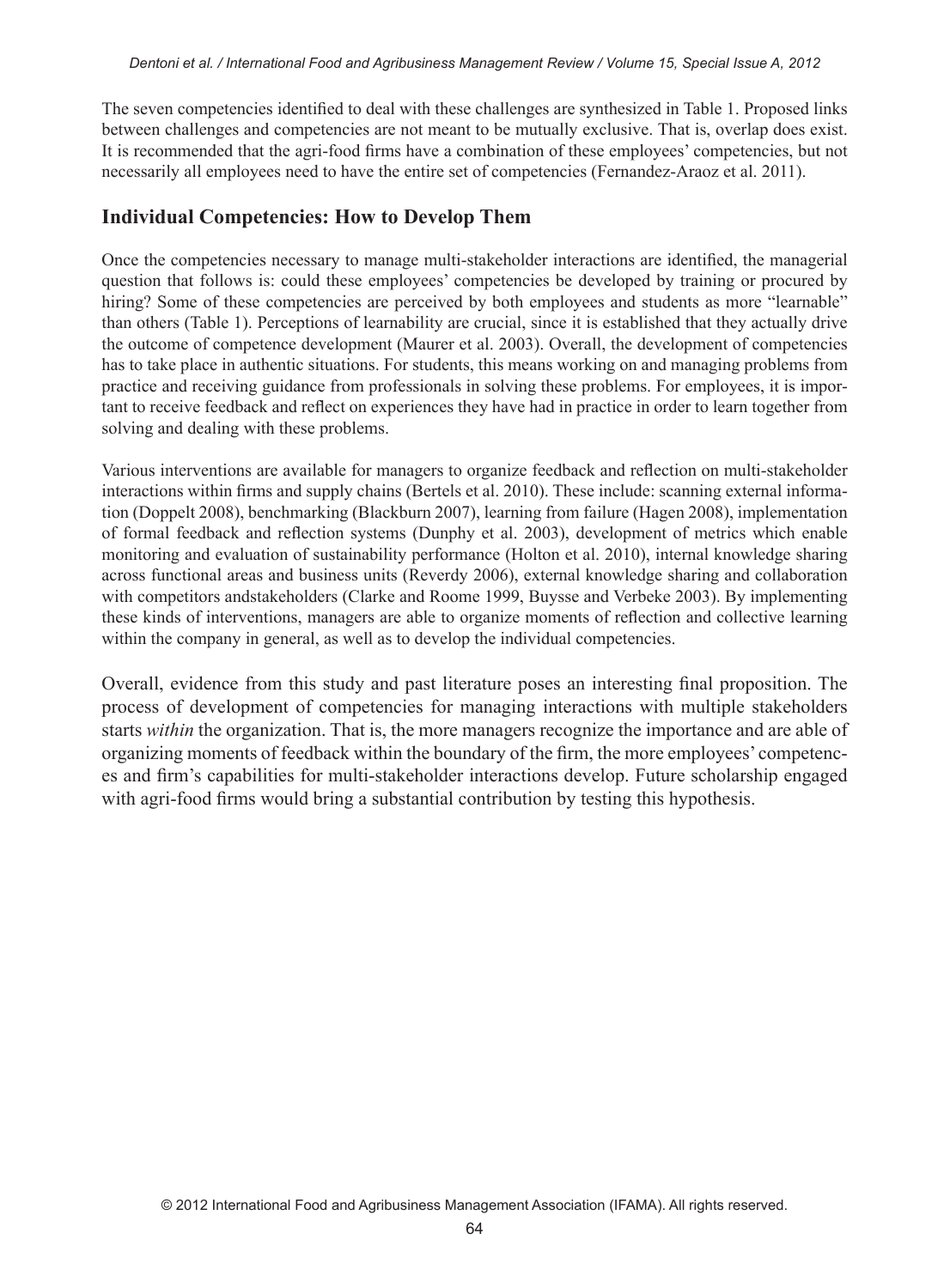| <b>Challenges</b>                                                 | <b>Competencies</b>                                 | <b>Description</b>                                                                                                                                                                                                                            | <b>Perceived Learnability</b>                                                                                     |
|-------------------------------------------------------------------|-----------------------------------------------------|-----------------------------------------------------------------------------------------------------------------------------------------------------------------------------------------------------------------------------------------------|-------------------------------------------------------------------------------------------------------------------|
| <b>Dealing with</b><br><b>Wickedness</b>                          | Systems-Thinking                                    | Identifying and analyzing all rel-<br>evant (sub) systems across differ-<br>ent domains (people, planet, profit),<br>including their boundaries.                                                                                              | Most learnable, as based on<br>knowledge and skills: mod-<br>els and theories supporting<br>this competence exist |
|                                                                   |                                                     | Understand and reflect upon the<br>interdependency of these (sub)<br>systems.                                                                                                                                                                 |                                                                                                                   |
|                                                                   | <b>Foresighted Thinking</b>                         | Collectively analyzing, evaluating,<br>and crafting 'pictures' of the future<br>where impact of local or short term<br>decisions on environmental, social<br>and economic issues is appreciated<br>on global scale and on the longer<br>term. | Most learnable                                                                                                    |
|                                                                   | Normative                                           | Assessing and improving the (un-)<br>sustainability of social-ecological<br>systems based on values and<br>principles.                                                                                                                        | Learnable to some extent.<br>as based on self-concept of<br>employees and individuals                             |
| <b>Dealing with</b><br>Heterogeneity                              | <b>Embracing Diversity</b><br>and Interdisciplinary | Structuring relations, spotting is-<br>sues and recognizing legitimacy<br>of other viewpoints in business<br>decision making processes about<br>environmental, social and eco-<br>nomic issues.                                               |                                                                                                                   |
|                                                                   |                                                     | Involve all stakeholders, maximiz-<br>ing exchange of ideas and learning<br>across different groups inside and<br>outside the organization and across<br>different disciplines.                                                               |                                                                                                                   |
|                                                                   | Interpersonal                                       |                                                                                                                                                                                                                                               | Learnable to some extent                                                                                          |
| <b>Dealing with</b><br><b>Value Creation</b><br>without Capturing | Action                                              | Actively involving in responsible<br>actions to improve the sustainability<br>of social-ecological systems.                                                                                                                                   | Learnable to some extent                                                                                          |
|                                                                   | <b>Strategic Management</b>                         | Collectively designing projects<br>and implementing interventions,<br>transitions, and strategies towards<br>sustainable development practices <sup>-</sup>                                                                                   | Most learnable                                                                                                    |

|  |  | Table 1. Challenges and Competencies for Multi-Stakeholder Interaction |  |  |  |  |
|--|--|------------------------------------------------------------------------|--|--|--|--|
|--|--|------------------------------------------------------------------------|--|--|--|--|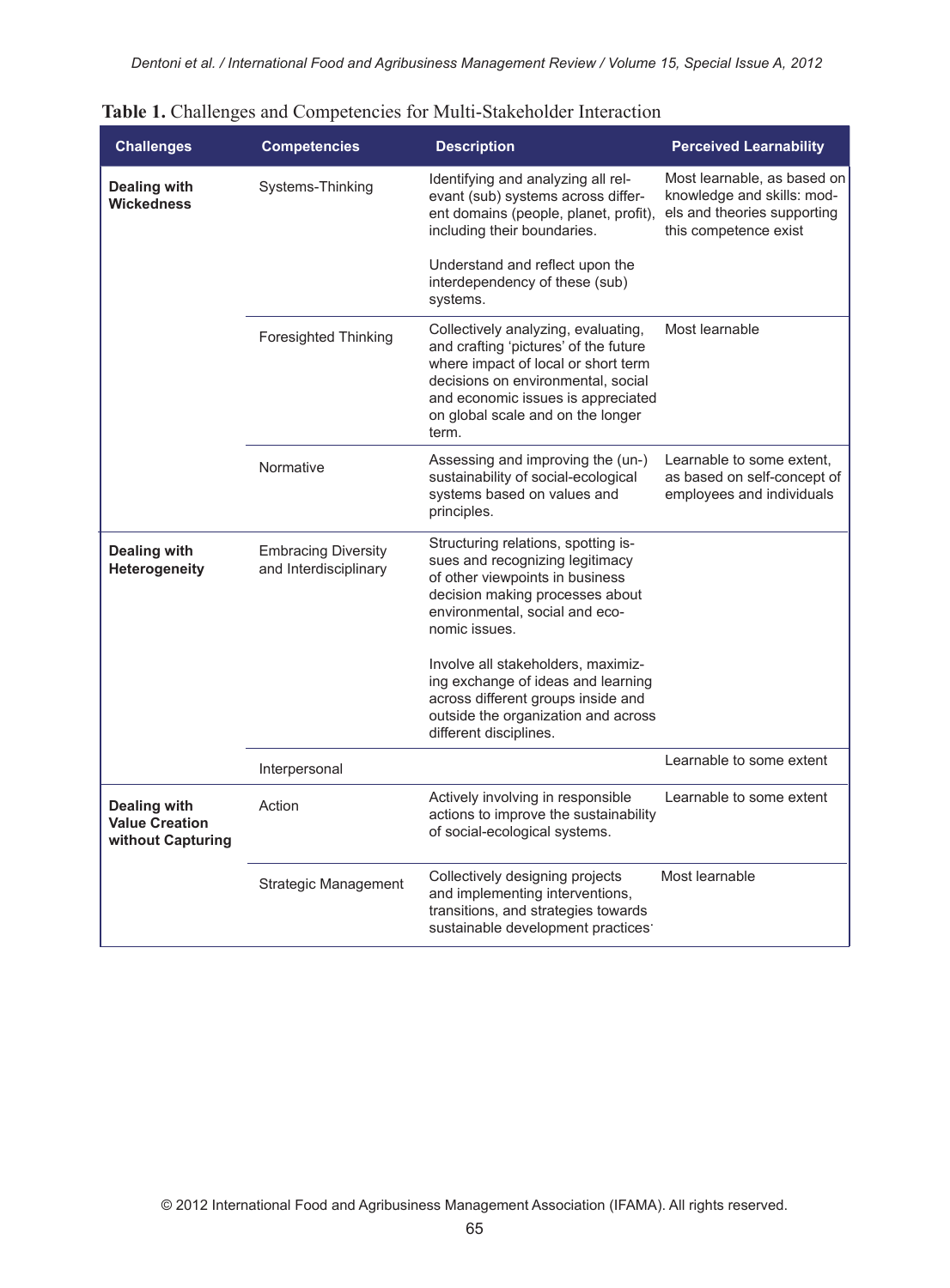#### **References**

- Arndt, H. 2006. Enhancing System Thinking in Education Using System Dynamics. *Simulation* 82 (11):795–806.
- Ayuso, S., M.A. Rodriguez, and J.E. Ricart 2006. Using stakeholder dialogue as a source for new ideas: A dynamic capability underlying sustainable innovation. *Corporate Governance* 6 (4): 475 – 490.
- Batie, S. 2008. Wicked Problems and Applied Economics. *American Journal of Agricultural Economics* 90 (5): 1176–1191.
- Bertels, S, L. Papania and D. Papania. 2010. *Embedding Sustainability in Organizational Culture. A Systematic Review of the Body of Knowledge* (Network for Business Sustainability).
- Blackburn, R., and B. Rosen. 1993. Total quality and human resources management: Lessons learned from Baldrige Award-winning companies. *Academy of Management Executive* 7(3): 49-66.
- Buysse, K. and A. Verbeke. 2003. Proactive environmental strategies: A stakeholder management perspective. *Strategic Management Journal* 24(5): 453-470.
- Clarke, S., and N. Roome. 1999. Sustainable Business: Learning-action networks as organizational assets. *Business Strategy and the Environment* 8: 296-310.
- De Haan, G. 2006. The BLK '21' Programme in Germany: a ' Gestaltungskompetenz' based model for education for sustainable development. *Environmental Education Research* 12 (1):19-32.
- Dentoni, D. and H.C. Peterson. 2011. Multi-Stakeholder Sustainability Alliances: A Signaling Theory Approach. *International Food and Agribusiness Management Review* 14 (5):83-108.
- Doppelt, B. 2008. *The Power of Sustainable Thinking* (London: Earthscan Publications Ltd).
- Dunphy, D., A. Griffiths and S. Benn. 2003. *Organizational Change for Corporate Sustainability* (London: Routledge).
- Ellis, G. and Weekes, T. (2008). Making sustainability 'real': using group-enquiry to promote education for sustainable development. *Environmental Education Research* 14 (4): 482-500.
- Fernandez-Araoz, C., B. Groysberg, and N. Nohria. 2011. How to Hang On to Your High Potentials: Emerging Best Practices in Managing Your Company's Future Leaders. *Harvard Business Review*, October:76-83.
- Ferrell, O.C., T.L. Gonzalez-Padron, G.M.T. Hult and I. Maignan. 2010. From Market Orientation to Stakeholder Orientation. *Journal of Public Policy & Marketing* 29 (1): 93-96.
- Freeman, R.E. 2010. *Strategic Management: A Stakeholder Approach.* Pitman, Boston, MA.
- Gibson, C.B. and J. Birkenshaw. 2004. The Antecedents, Consequences, and Mediating Role of Organisational Ambidexterity. *Academy of Management Journal* 47 (2): 209-226.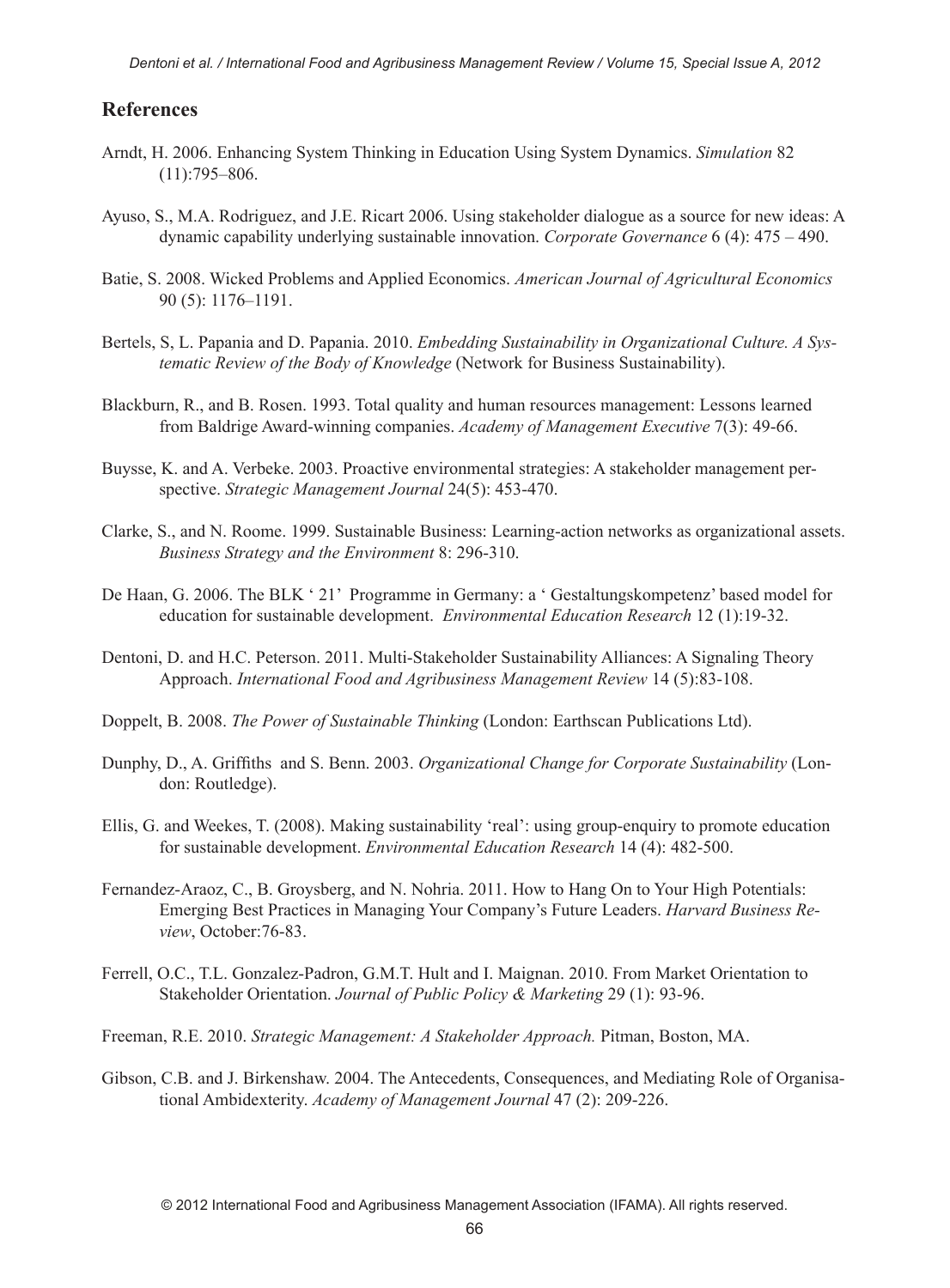*Dentoni et al. / International Food and Agribusiness Management Review / Volume 15, Special Issue A, 2012*

- Glasbergen, P. 2007. Setting the Scene: The Partnership Paradigm in the Making. In *Partnerships, Governance and Sustainable Development,* edited by A.P.J. Mol*,* 288–299. Cheltenham, UK: Edward Elgar.
- Global Reporting Initiative. 2010. GRI Sustainability Reporting Statistics. http://www.globalreporting. org/ReportServices/GRIReportsList/ (Accessed December 1st, 2011).
- GOLDEN for Sustainability. 2011. The GOLDEN Program for Sustainability. www.goldenforsustainability.org (Accessed December 1st, 2011).
- Grunwald, A. 2004. Strategic knowledge for sustainable development: the need for reflexivity and learning at the interface between science and society. *International Journal Foresight Innovation Policy* 1(1–2): 150–167.
- Hagen, O. 2008. Seduced by their proactive image? On using auto communication to enhance CSR. *Corporate Reputation Review* 11(2):130-144.
- Holton, I., J. Glass and A.D.F. Price. 2010. Managing for sustainability: Findings from four company case studies in the UK precast concrete industry. *Journal of Cleaner Production* 18(2): 152-160.
- Hult, G.T.M. 2011. Market-focused sustainability: market orientation plus! *Journal of the Academy of Marketing Science* 39 (1): 1-6.
- IFAMA. 2011. Public and private discussion with agribusiness managers and non-governmental representatives. *International Food and Agribusiness Management Association* meetings in Frankfurt, Germany, 23rd-25th June 2011.
- Lazzarini, S.C., F.R. Chaddad, and M. Cook. 2001. Integrating Supply Chain and Network Analysis: The Study of Netchains. *Journal on Chain and Network Science* 1 (1): 7-22.
- Maurer, T.J., K.A. Wrenn, H.R. Pierce, S.A. Tross and W.C. Collins. 2003. Beliefs about 'improvability' of career-relevant skills: relevance to job/task analysis, competency modeling, and learning orientation. *Journal of Organizational Behavior* 24 (1): 107-131.
- Mogensen, F. and K. Schnack. 2010. The action competence approach and the ' new' discourses of education for sustainable development, competence and quality criteria. *Environmental education research* 16 (1): 59-74.
- Nijhof, A., T. de Bruijn, O. Fisscher, J. Jonker, E. Karssing and M. Schoemaker. 2006. Learning to be responsible: developing competencies for organization-wide CSR. In *The Challenge of Organizing and Implementing CSR,* edited by J. Jonker and M. de Witte, 148-172. London, UK: Palgrave Publishers.
- Peterson, H.C. and S.E. Magen. 2011. From motivating assumptions to a practical innovation model. In *The TransForum Model: Transforming agro innovation toward sustainable development,* edited by H. Van Latesteijn and K. Andeweg, 97-129. Dordrecht, NL: Springer.
- Reverdy, T. 2006. Translation process and organizational change: ISO 14001 implementation. *International Studies of Management and Organization* 36(2): 9-30.